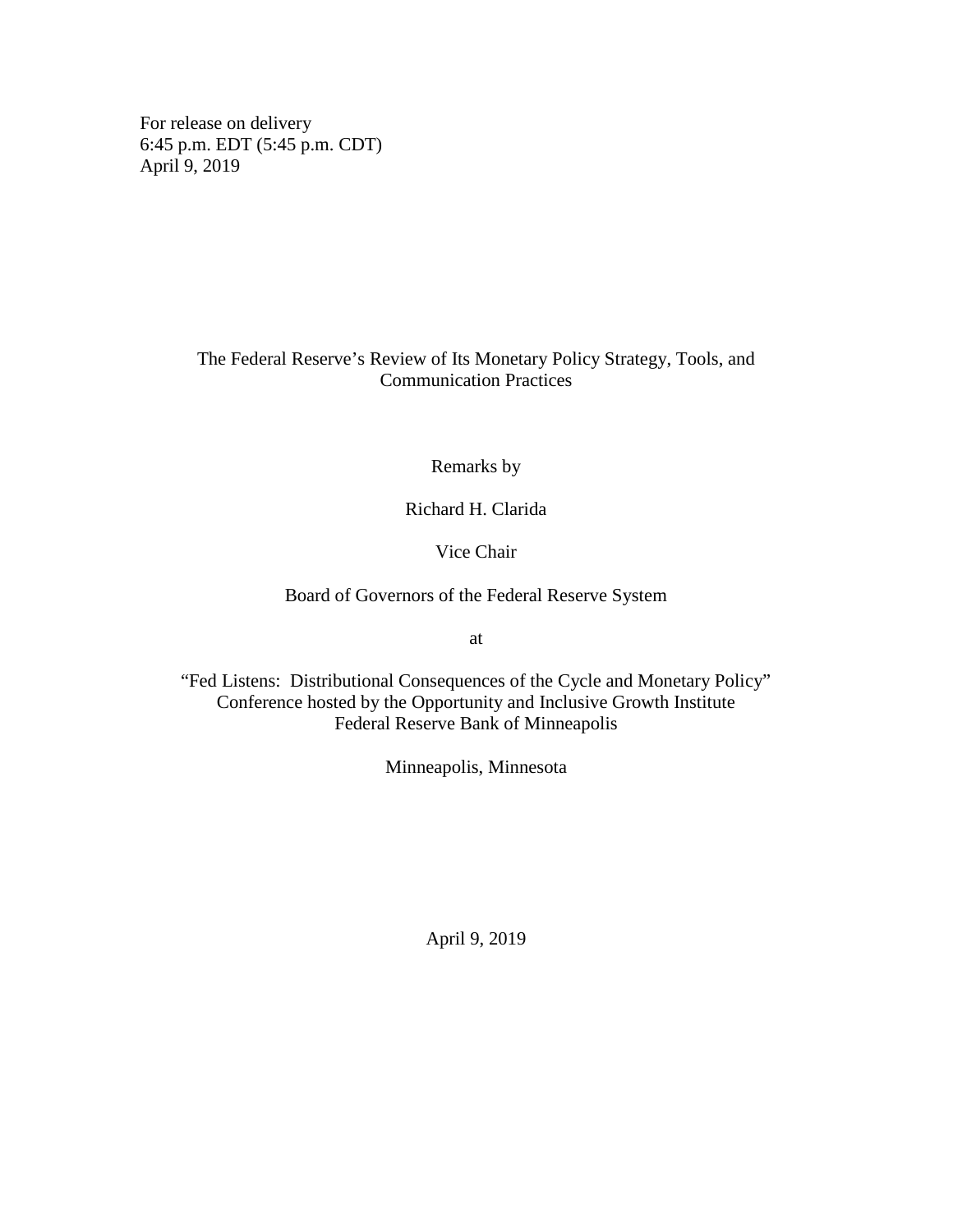I am pleased to attend this *Fed Listens* event on the distributional consequences of the business cycle and monetary policy. The Opportunity and Inclusive Growth Institute at the Federal Reserve Bank of Minneapolis is a natural venue for discussing this topic in the context of the broad review of our monetary policy framework that we are undertaking this year.<sup>[1](#page-1-0)</sup> In our review, we are examining the policy strategy, tools, and communication practices that the Federal Open Market Committee (FOMC) uses to pursue the Fed's dual-mandate goals of maximum employment and price stability. I will speak this evening about the motivation for and scope of our review. We are bringing open minds to it and are seeking perspectives from a broad range of interested individuals and groups, such as the panel of researchers we heard from this afternoon and the community leaders we will hear from tomorrow. To us, it simply seems like good institutional practice to engage broadly with the public in this review as part of a comprehensive approach to enhanced transparency and accountability.<sup>[2](#page-1-1)</sup>

## **Motivation for the Review**

The Federal Reserve has been charged by the Congress with a dual mandate to achieve maximum employment and price stability, and this review will take this mandate as given. Moreover, the review will take as given that a 2 percent rate of inflation in the price index for personal consumption expenditures (PCE) is the operational goal most consistent with our price stability mandate. While we believe that our existing framework for conducting monetary policy has served the public well, the purpose of this

<span id="page-1-0"></span> <sup>1</sup> Additional information about *Fed Listens,* including background information on the initiative and a listing of events around the country, is available on the Board's website at [https://www.federalreserve.gov/monetarypolicy/review-of-monetary-policy-strategy-tools-and](https://www.federalreserve.gov/monetarypolicy/review-of-monetary-policy-strategy-tools-and-communications-fed-listens-events.htm)[communications-fed-listens-events.htm.](https://www.federalreserve.gov/monetarypolicy/review-of-monetary-policy-strategy-tools-and-communications-fed-listens-events.htm)

<span id="page-1-1"></span><sup>2</sup> Fuhrer and others (2018) explore the desirability of comprehensive reviews of the monetary policy framework. They argue that such reviews may help the Fed more effectively identify and implement needed changes to its framework.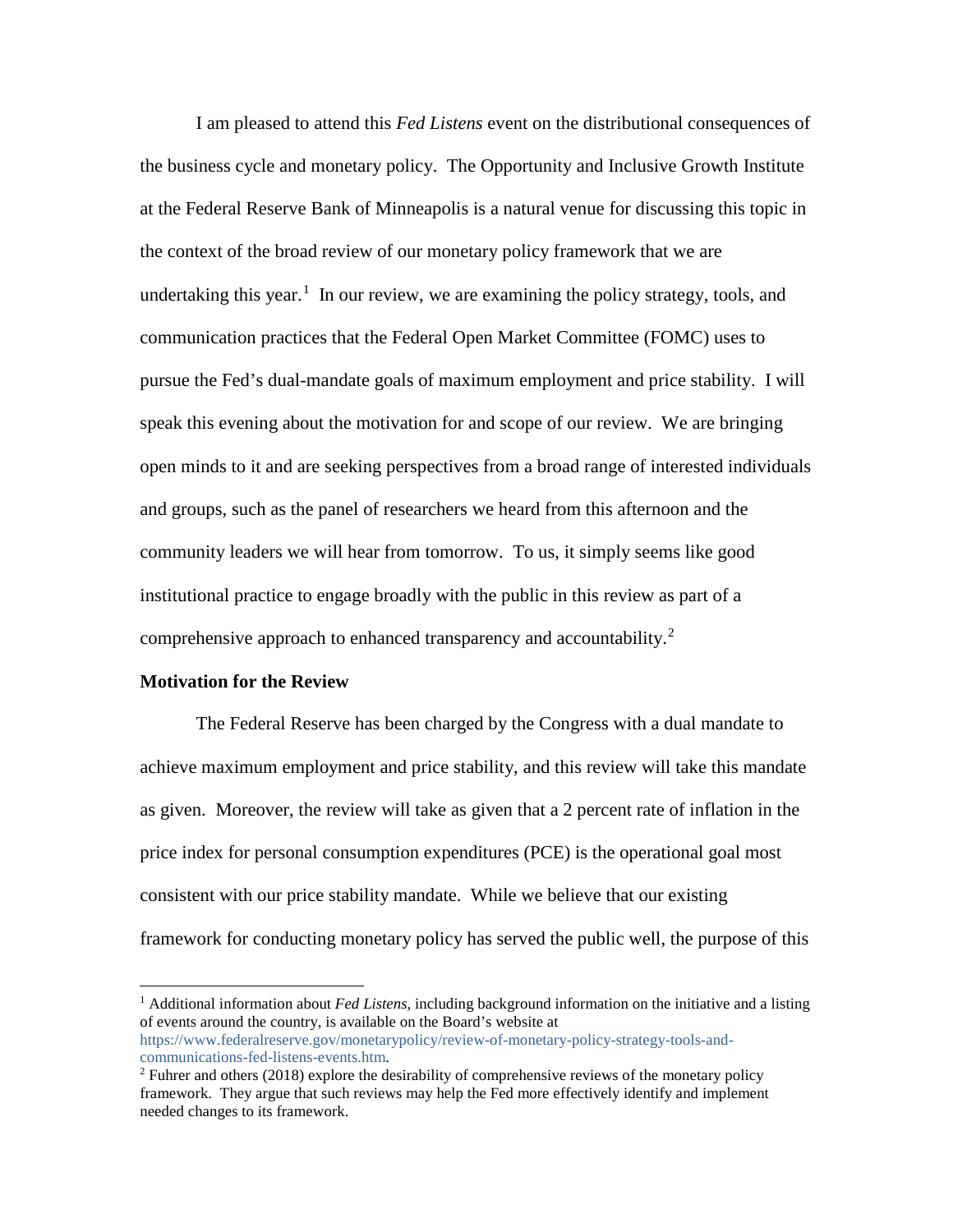review is to evaluate and assess ways in which our existing framework might be improved so that we can best achieve our dual mandate objectives on a sustained basis. That said, based on the experience of other central banks that have undertaken similar reviews, our review is more likely to produce evolution, not a revolution, in the way that we conduct monetary policy.

With the U.S. economy operating at or close to our maximum-employment and price-stability goals, now is an especially opportune time to conduct this review. The unemployment rate is at a 50-year low, and inflation is running close to our 2 percent objective. We want to ensure that we are well positioned to continue to meet our statutory goals in coming years. In addition, the Federal Reserve used new policy tools and enhanced its communication practices in response to the Global Financial Crisis and the Great Recession, and the review will evaluate these changes. Furthermore, the U.S. and foreign economies have evolved significantly since the experience that informed much of the pre-crisis approach.

Perhaps most significantly, neutral interest rates appear to have fallen in the United States and abroad.<sup>[3](#page-2-0)</sup> Moreover, this global decline in  $r^*$  is widely expected to persist for years. The decline in neutral policy rates likely reflects several factors, including aging populations, changes in risk-taking behavior, and a slowdown in technology growth. These factors' contributions are highly uncertain, but, irrespective of their precise role, the policy implications of the decline in neutral rates are important. All else being equal, a fall in neutral rates increases the likelihood that a central bank's policy

- 2 -

<span id="page-2-0"></span><sup>&</sup>lt;sup>3</sup> For evidence of a fall in neutral rates of interest in the United States and abroad, see, among several contributions, King and Low (2014); Holston, Laubach, and Williams (2017); Rachel and Smith (2017); and Brand, Bielecki, and Penalver (2018).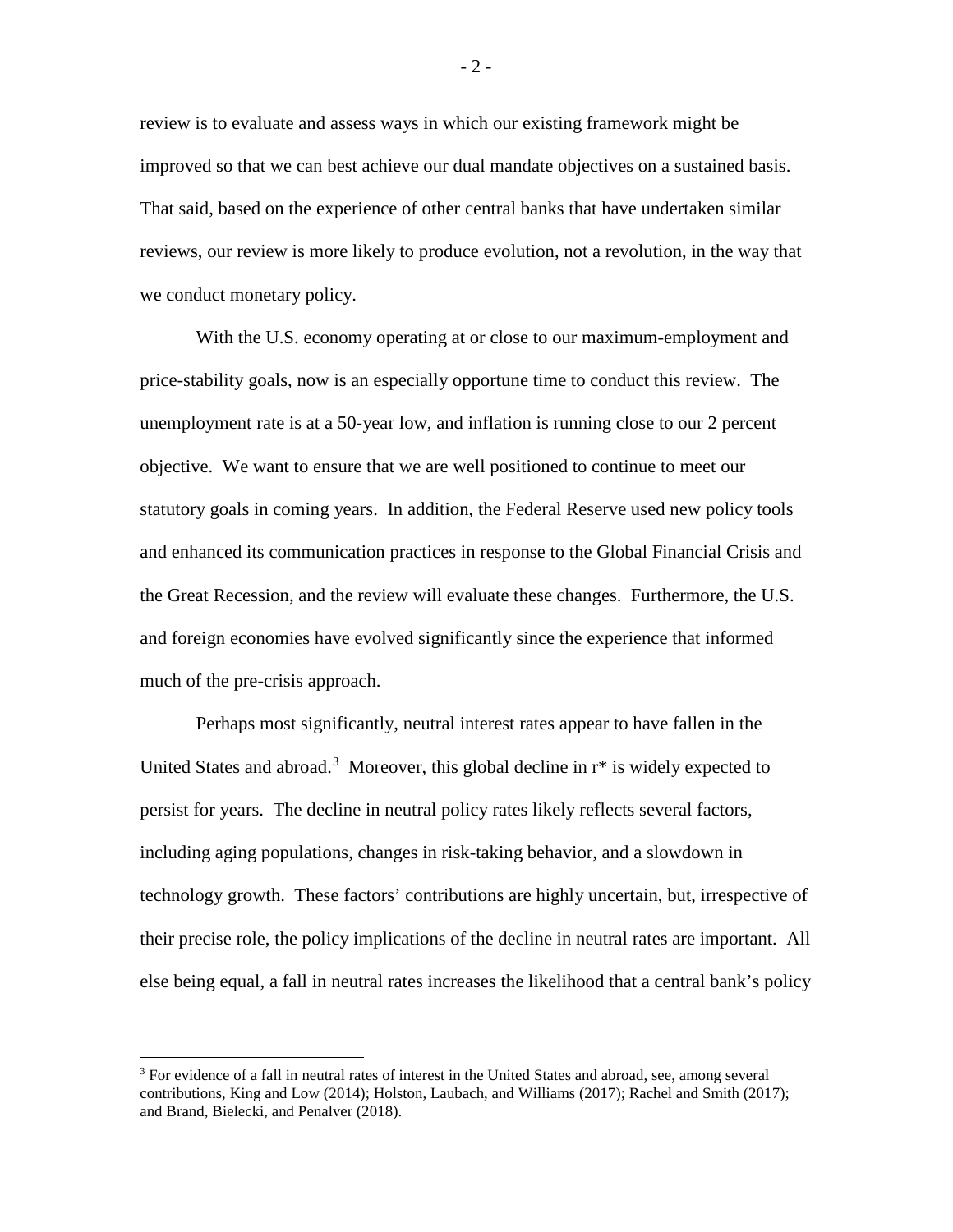rate will reach its effective lower bound (ELB) in future economic downturns. That development, in turn, could make it more difficult during downturns for monetary policy to support household spending, business investment, and employment, and keep inflation from falling too low. [4](#page-3-0)

Another key development in recent decades is that inflation appears less responsive to resource slack. That is, the short-run Phillips curve appears to have flattened, implying a change in the dynamic relationship between inflation and employment.<sup>[5](#page-3-1)</sup> A flatter Phillips curve is, in a sense, a proverbial double-edged sword. It permits the Federal Reserve to support employment more aggressively during downturns--as was the case during and after the Great Recession--because a sustained inflation breakout is less likely when the Phillips curve is flatter. [6](#page-3-2) However, a flatter Phillips curve also increases the cost, in terms of economic output, of reversing unwelcome increases in longer-run inflation expectations. Thus, a flatter Phillips curve makes it all the more important that longer-run inflation expectations remain anchored at levels consistent with our 2 percent inflation objective.<sup>[7](#page-3-3)</sup>

<span id="page-3-0"></span><sup>&</sup>lt;sup>4</sup> For assessments of the risks that U.S. monetary policy will be constrained by the ELB and its implications for economic activity and inflation, see Kiley and Roberts (2017), Erceg and others (2018), Swanson (2018), and Chung and others (2019).

<span id="page-3-1"></span> $<sup>5</sup>$  For evidence of a flattening of the slope of the Phillips curve in the United States and abroad, see, among</sup> others, Simon, Matheson, and Sandri (2013); Blanchard, Cerutti, and Summers (2015); and Bank for International Settlements (2017).

<span id="page-3-2"></span> $6$  One potential contributor to the flattening of the Phillips curve is a change in the conduct of monetary policy since the 1980s toward greater stabilization of inflation and economic activity; for evidence of such a change, see Clarida, Galí, and Gertler (2000); Boivin and Giannoni (2006); and Boivin, Kiley, and Mishkin (2010). As discussed in Roberts (2006) and Bullard (2018), greater stabilization on the part of a central bank can lead to the estimation of flatter Phillips curves in reduced-form regressions. Similarly, the adoption of an explicit inflation objective, along with greater certainty regarding the conduct of monetary policy, can help anchor longer-term inflation expectations and stabilize actual inflation in response to shocks.

<span id="page-3-3"></span><sup>&</sup>lt;sup>7</sup> See Yellen (2015) for a discussion of inflation dynamics and monetary policy; see Erceg and others (2018) for a quantitative exploration of the monetary policy implications of a flat Phillips curve in an uncertain economic environment. Since the mid-1980s, movements in both realized inflation and measures of longer-term inflation expectations have been somewhat muted, complicating the task of extracting the precise role of inflation expectations as a determinant of realized inflation. Faust and Wright (2013) review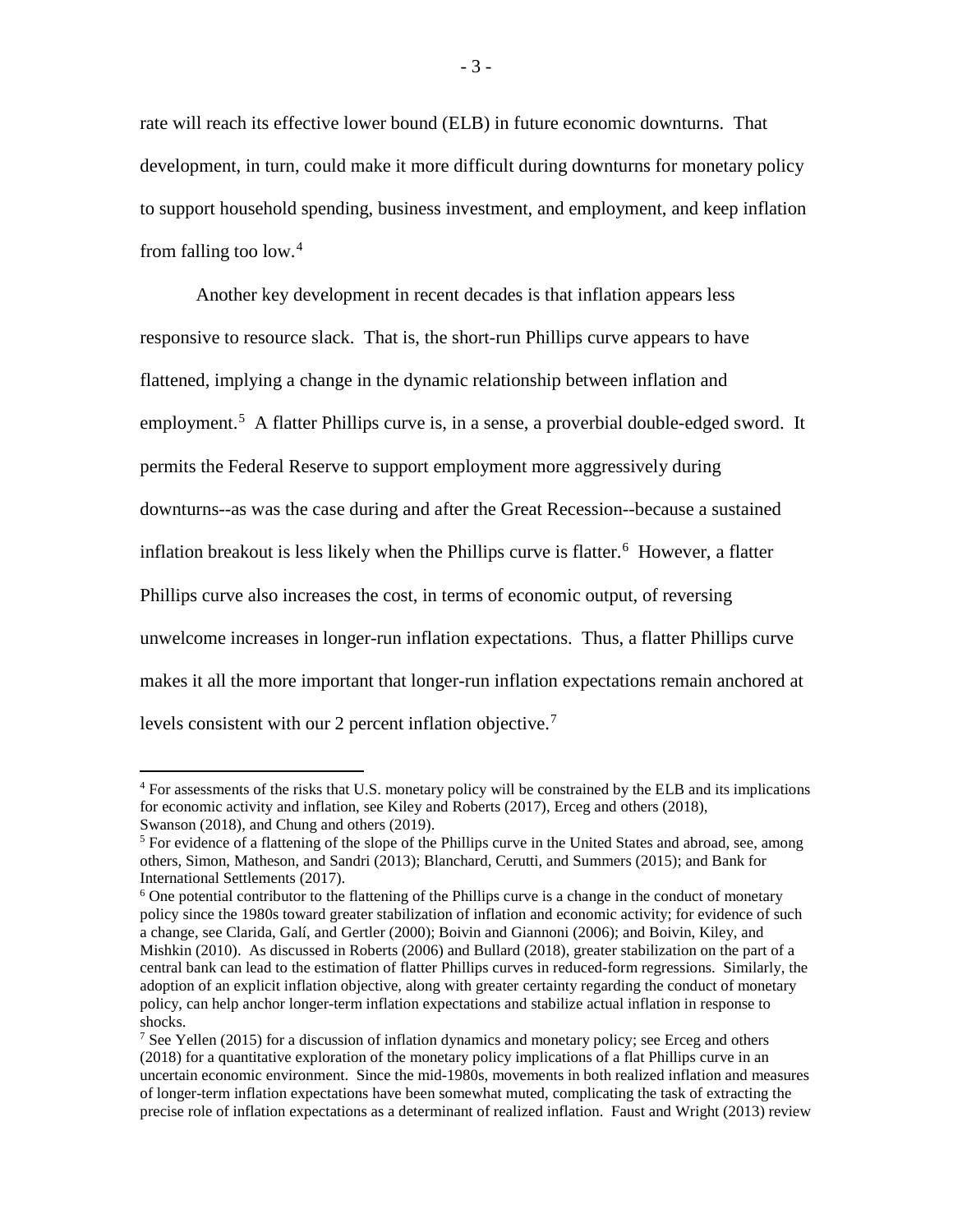Finally, the strengthening of the labor market in recent years has highlighted the challenges of assessing the proximity of the labor market to the full employment leg of the Federal Reserve's dual mandate. The unemployment rate, which stood at 3.8 percent in March, has been interpreted by many observers as suggesting that the labor market is currently operating beyond full employment. However, the level of the unemployment rate that is consistent with full employment is not directly observable and thus must be estimated. The range of plausible estimates likely extends at least as low as the current level of the unemployment rate. For example, in the February Blue Chip economic outlook survey, the average estimate of the natural rate of unemployment for the bottom 10 respondents was 3.9 percent, as compared with 4.7 percent for the highest 10 respondents.<sup>[8](#page-4-0)</sup>

The decline in the unemployment rate in recent years has been accompanied by an increase in labor force participation, with especially pronounced gains for individuals in their prime working years. [9](#page-4-1) These increases in participation have provided employers with a significant source of additional labor input and may be one factor restraining inflationary pressures. As with the unemployment rate, whether participation will continue to increase in a tight labor market remains uncertain.

the literature on inflation forecasting and present evidence in support of the conclusion that measures of inflation expectations help predict the trend in inflation. Cecchetti and others (2017) showed that while the level of realized inflation and four-quarter-ahead inflation expectations are positively correlated, changes in these variables have been largely uncorrelated since the mid-1980s. These authors suggest that, in a low and stable inflation environment, policymakers should pay attention to a wide array of other indicators in determining the implications of movements in realized inflation and measures of inflation expectations. <sup>8</sup> The average estimate from the Blue Chip respondents was 4.3 percent. The box "How Tight Is the Labor" Market?" in the Board's February 2018 *Monetary Policy Report* contains a discussion of some indicators that can be used to assess labor market tightness; see Board of Governors (2018a, pp. 8-9).

<span id="page-4-1"></span><span id="page-4-0"></span><sup>9</sup> The box "The Labor Force Participation Rate for Prime-Age Individuals" in the Board's July 2018 *Monetary Policy Report* contains a discussion of recent developments in labor force participation rates for prime-age individuals; see Board of Governors (2018b, pp. 8-10).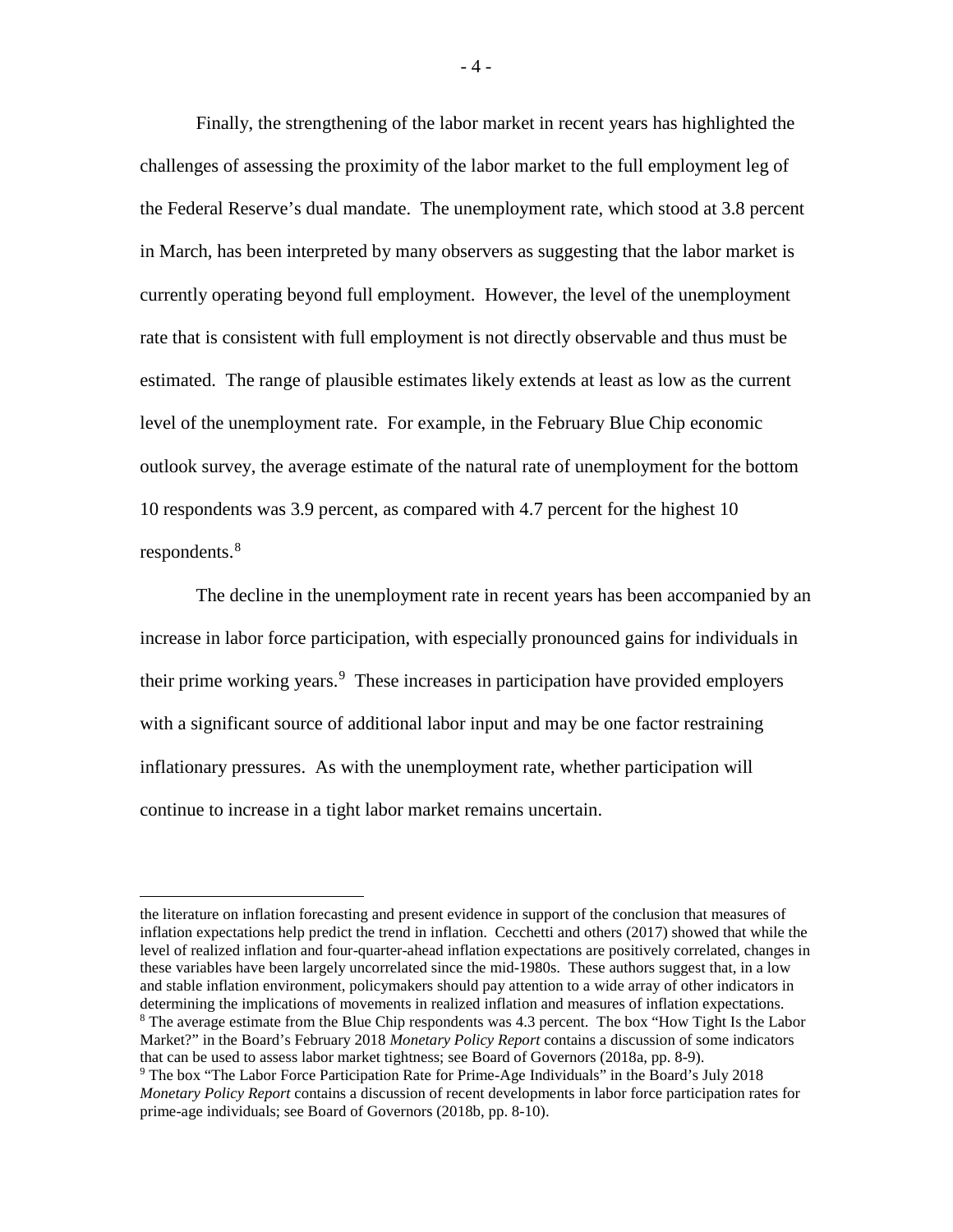The strong job gains of recent years also has delivered benefits to groups that have historically been disadvantaged in the labor market. For example, African Americans and Hispanics have experienced persistently higher unemployment rates than whites for many decades.<sup>10</sup> However, those unemployment rate gaps have narrowed as the labor market has strengthened, and there is some indication of an extra benefit to these groups as the unemployment rate moves into very low territory.<sup>[11](#page-5-1)</sup> Likewise, although unemployment rates for less-educated workers are persistently higher than they are for their more-educated counterparts, such gaps appear to narrow as the labor market strengthens.<sup>[12](#page-5-2)</sup> And wage increases in the past couple of years have been strongest for less-educated workers and for those at the lower end of the wage distribution.<sup>[13](#page-5-3)</sup>

#### **Scope of the Review**

Our existing monetary policy strategy is laid out in the Committee's Statement on Longer-Run Goals and Monetary Policy Strategy.[14](#page-5-4) First adopted in January 2012, the statement has been reaffirmed at the start of each subsequent year, including earlier this year with unanimous support from all 17 FOMC participants. The statement indicates that the Committee seeks to mitigate deviations of inflation from 2 percent and deviations

<span id="page-5-0"></span><sup>&</sup>lt;sup>10</sup> See Cajner and others (2017) for a careful examination of how labor market differentials by race and ethnicity have evolved over time.

<span id="page-5-1"></span> $<sup>11</sup>$  See Aaronson and others (2019) for evidence on the relative behavior of unemployment rates by race and</sup> ethnicity in a strong labor market. The authors find similar patterns for labor force participation rates and for employment-to-population ratios.

<span id="page-5-2"></span><sup>&</sup>lt;sup>12</sup> Disparities in labor market outcomes are also evident between urban and rural areas of the United States. However, these gaps have not narrowed as the labor market has strengthened. The box "Employment Disparities between Rural and Urban Areas" in the Board's February 2019 *Monetary Policy Report* examines these disparities in more detail; see Board of Governors (2019, pp. 10-12). See also Weingarden (2017).

<span id="page-5-3"></span><sup>&</sup>lt;sup>13</sup> Wage gains for workers with different wage levels and with different levels of education can be calculated using data from the Current Population Survey from the Bureau of Labor Statistics. The Economic Policy Institute (2019) provides convenient tabulations of these data. <sup>14</sup> The statement is available on the Board's website at

<span id="page-5-4"></span>[https://www.federalreserve.gov/monetarypolicy/files/FOMC\\_LongerRunGoals.pdf.](https://www.federalreserve.gov/monetarypolicy/files/FOMC_LongerRunGoals.pdf)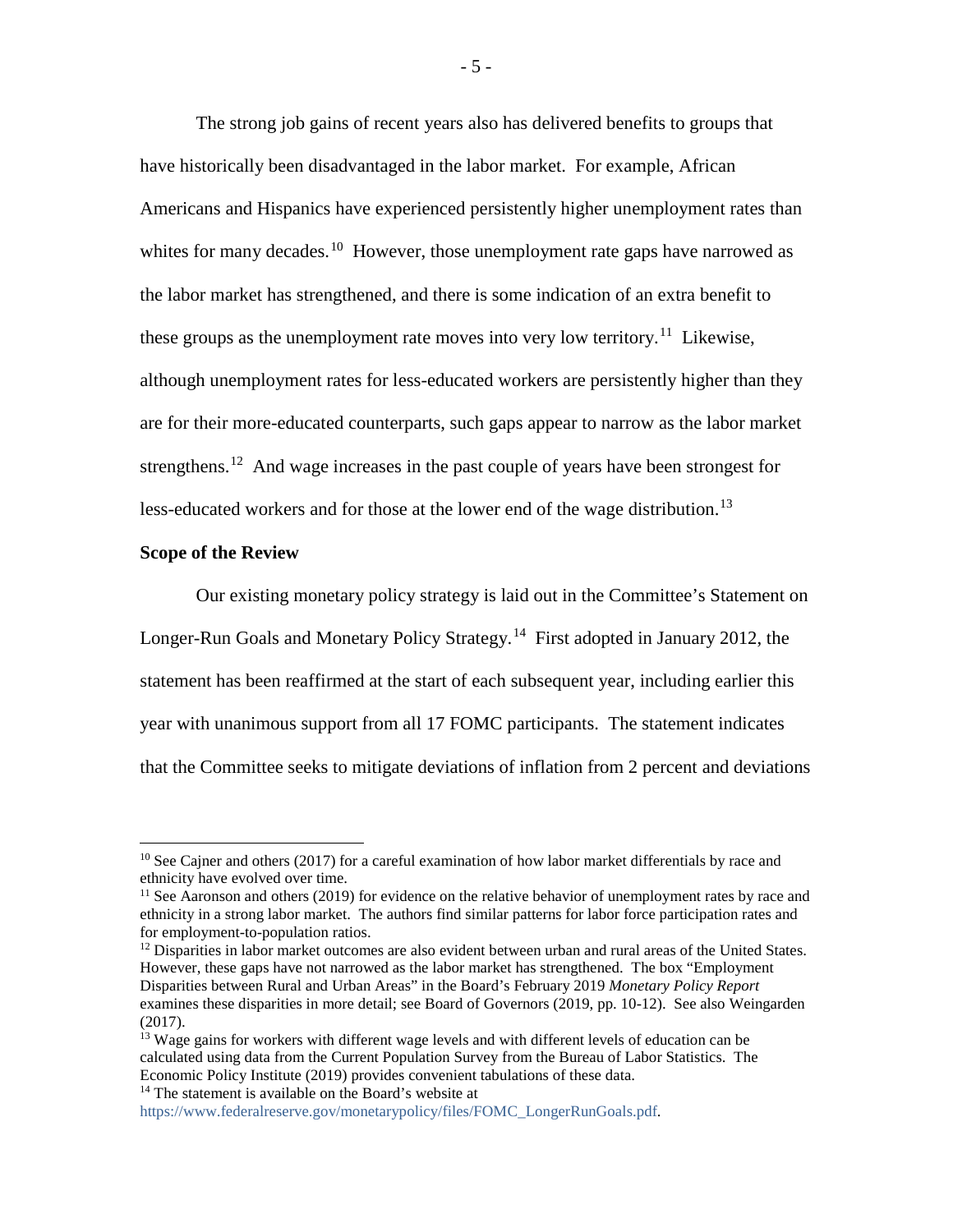of employment from assessments of its maximum level. In doing so, the FOMC recognizes that these assessments of maximum employment are necessarily uncertain and subject to revision. According to the Federal Reserve Act, the employment objective is on an equal footing with the inflation objective.

As a practical matter, our current strategy shares many elements with the policy framework known in the research literature as "flexible inflation targeting."[15](#page-6-0) However, the Fed's mandate is much more explicit about the role of employment than those of most flexible inflation-targeting central banks, and our statement reflects this by stating that when the two sides of the mandate are in conflict, neither one takes precedent over the other. We believe this transparency about the balanced approach the FOMC takes has served us well over the past decade when high unemployment called for extraordinary policies that entailed some risk of inflation.

The review of our current framework will be wide ranging, and we will not prejudge where it will take us, but events of the past decade highlight three broad questions.

#### **Three Questions**

The first question is, "Can the Federal Reserve best meet its statutory objectives with its existing monetary policy strategy, or should it consider strategies that aim to reverse past misses of the inflation objective?"

Under our current approach as well as that of many central banks around the world, the persistent shortfalls of inflation from 2 percent that many advanced economies have experienced over most of the past decade are treated as "bygones." This means that

<span id="page-6-0"></span><sup>&</sup>lt;sup>15</sup> For a discussion of this terminology and references, see English, López-Salido, and Tetlow (2015) and Clinton and others (2015).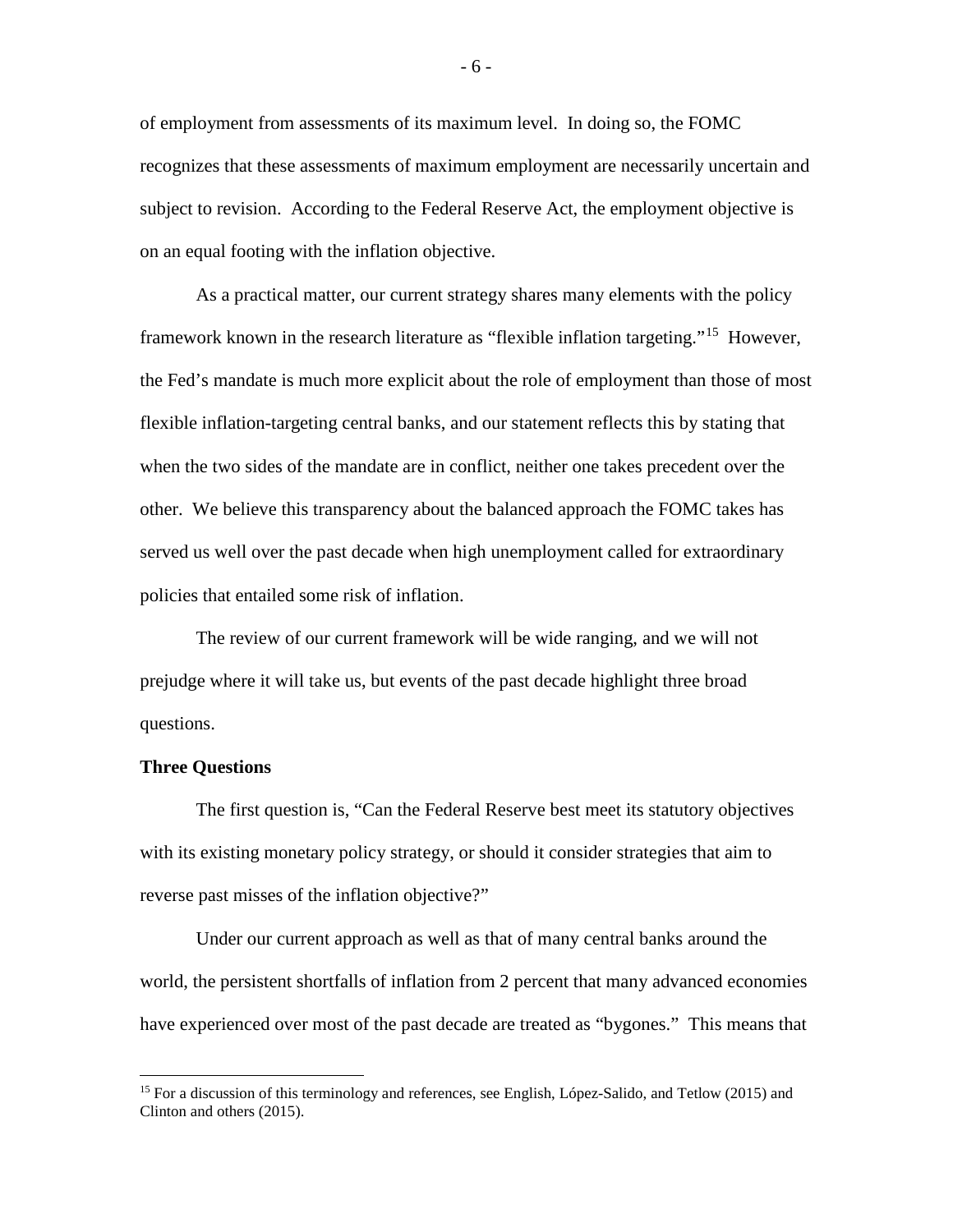policy today is not adjusted to offset past inflation shortfalls with future overshoots of the inflation target (nor do persistent overshoots of inflation trigger policies that aim to undershoot the inflation target). Central banks are generally believed to have effective tools for preventing persistent inflation overshoots, but the effective lower bound on interest rates makes persistent undershoots more likely. Persistent inflation shortfalls carry the risk that longer-term inflation expectations become poorly anchored or become anchored below the stated inflation goal.<sup>[16](#page-7-0)</sup>

In part because of that concern, some economists have advocated "makeup" strategies under which policymakers seek to undo, in part or in whole, past inflation deviations from target. Such strategies include targeting average inflation over a multiyear period and price-level targeting, in which policymakers seek to stabilize the price level around a constant growth path.<sup>[17](#page-7-1)</sup> These strategies could be implemented either permanently or as a temporary response to extraordinary circumstances. For example, the central bank could commit, at the time when the policy rate reaches the ELB, to maintain the policy rate at this level until inflation over the ELB period has, on

<span id="page-7-1"></span><span id="page-7-0"></span><sup>&</sup>lt;sup>16</sup> These risks could be exacerbated if households and businesses expect monetary policy to be insufficiently accommodative because of proximity to the ELB. For related discussions, see Reifschneider and Williams (2000); Adam and Billi (2007); Nakov (2008); and Hills, Nakata, and Schmidt (2016). <sup>17</sup> Eggertsson and Woodford (2003) provide an early discussion of how optimal monetary policy at the ELB entails a commitment to reflate the price level during the subsequent economic expansion. Nessén and Vestin (2005) discuss the relationship between average inflation targeting and price-level targeting. There is a dearth of empirical evidence on strategies seeking to make up for inflation deviations. Central banks that pursue an inflation goal generally seek to achieve a specific rate of inflation by some time horizon- typically a couple years ahead or over the "medium run"--without regard to past inflation deviations. One exception is the Reserve Bank of Australia, whose inflation goal is specified as a range of "2-3 per cent, on average, over the medium term" and thus might embed some notion of history dependence. However, Ruge-Murcia (2014) argues that the drift in the price level in Australia is comparable with the drifts observed in economies with purely forward-looking specification of the inflation goal. The only known historical example of price-level targeting occurred in Sweden from 1931 to 1933 when the country abandoned the gold standard and attempted instead to maintain its price level. The temporary adoption of price-level targeting is credited with helping Sweden avoid deflation, an outcome that contrasted with that in countries that stayed on the gold standard. See Berg and Jonung (1999).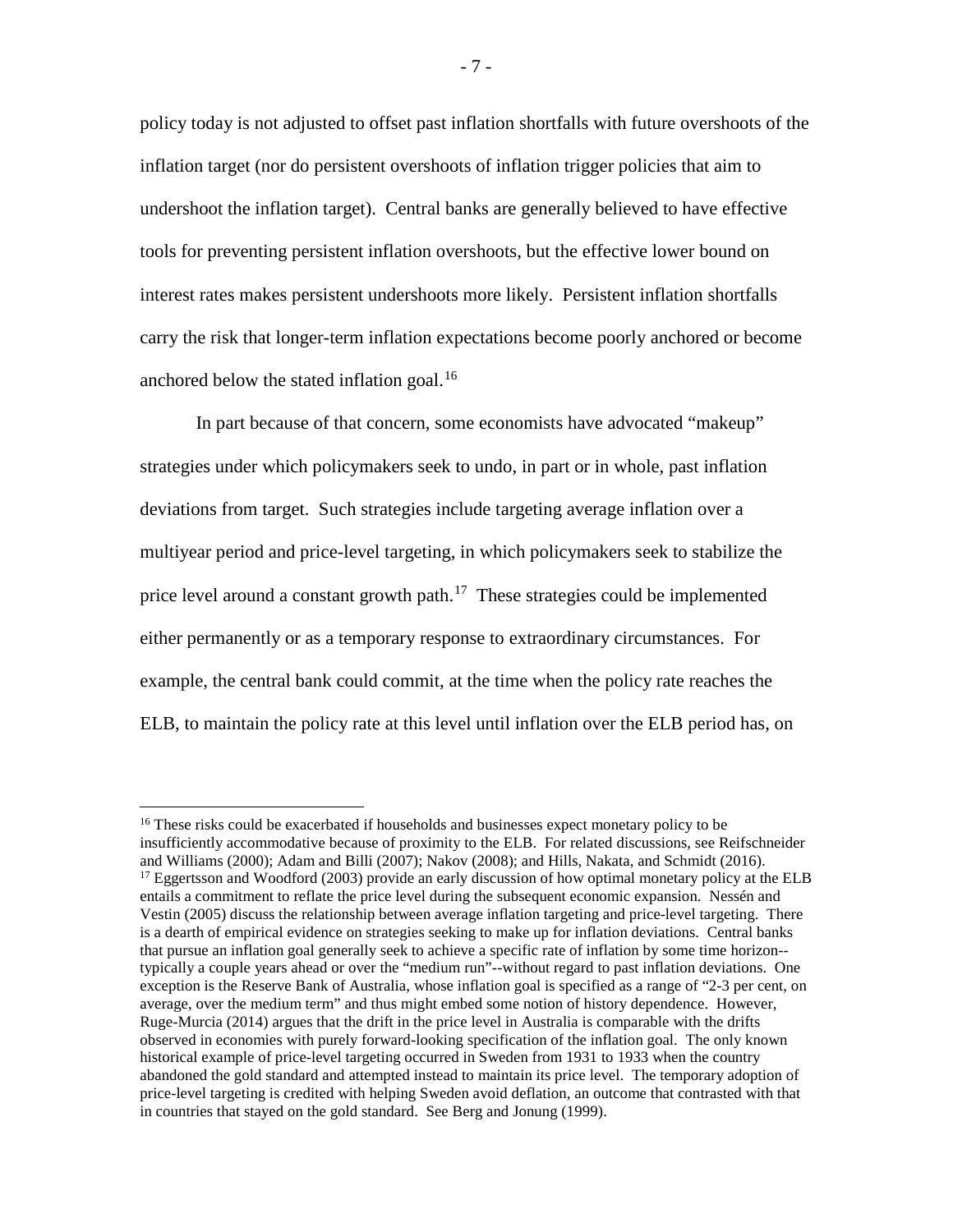average, run at the target rate.<sup>18</sup> Other makeup strategies seek to reverse shortfalls in policy accommodation at the ELB by keeping the policy rate lower for longer than otherwise would be the case.<sup>[19](#page-8-1)</sup> In many models that incorporate the ELB, these makeup strategies lead to better average performance on both legs of the dual mandate and thereby, viewed over time, provide no conflict between the dual-mandate goals.<sup>[20](#page-8-2)</sup>

The benefits of the makeup strategies rest heavily on households and firms believing in advance that the makeup will, in fact, be delivered when the time comes--for example, that a persistent inflation shortfall will be met by future inflation above 2 percent. As is well known from the research literature, makeup strategies, in general, are not time consistent because when the time comes to push inflation above 2 percent, conditions at that time will not warrant doing so. Because of this time inconsistency, the public would have to see a makeup strategy as a credible commitment for it to be successful. That important real-world consideration is often neglected in the academic literature, in which central bank "commitment devices" are simply assumed to exist and be instantly credible on decree. Thus, one of the most challenging questions is whether central banks could, in practice, attain the benefits of makeup strategies that are possible in models.

- 8 -

<span id="page-8-0"></span><sup>&</sup>lt;sup>18</sup> See Bernanke (2017) for a discussion of such a strategy. See Hebden and López-Salido (2018) for a quantitative assessment of that and other strategies. See also Kiley and Roberts (2017) for a strategy in which policymakers aim for inflation higher than 2 percent during economic expansions to compensate for below-target realizations of inflation during economic downturns.

<span id="page-8-1"></span> $19$  See Reifschneider and Williams (2000) for a strategy in which a central bank following a Taylor rule makes up for shortfalls in policy accommodation during ELB episodes by subsequently keeping the policy rate lower than otherwise. The box "Complexities of Monetary Policy Rules" in the Board's July 2018 *Monetary Policy Report* contains an application of such a modified rule; see Board of Governors (2018b, pp. 37-41).

<span id="page-8-2"></span> $20$  See English, López-Salido, and Tetlow (2015) for applications of flexible price-level targeting and nominal income-targeting strategies to a quantitative model of the U.S. economy.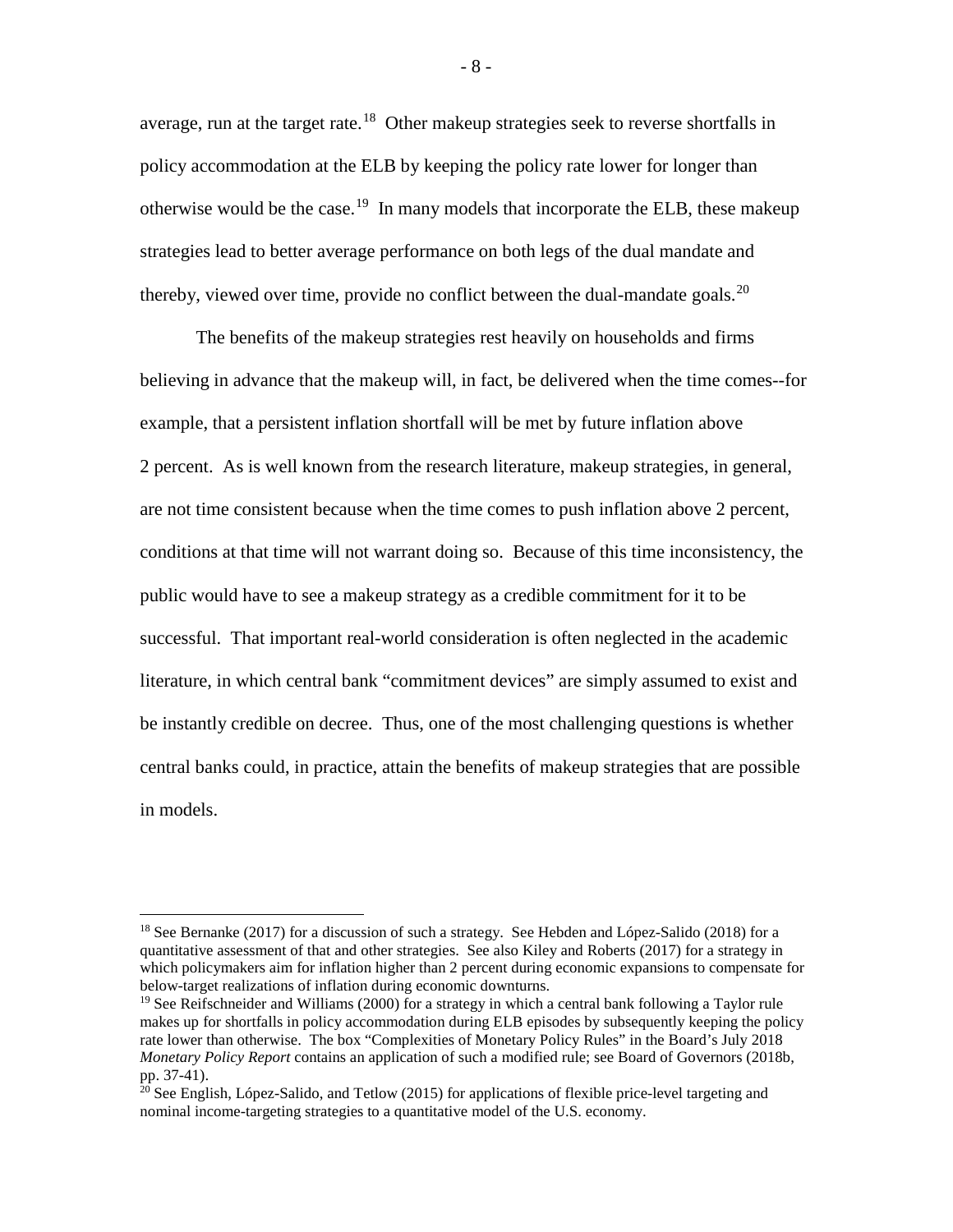The next question the review will consider is, "Are the existing monetary policy tools adequate to achieve and maintain maximum employment and price stability, or should the toolkit be expanded? And, if so, how?" The FOMC's primary means of changing the stance of monetary policy is by adjusting its target range for the federal funds rate. In the fall of 2008, the FOMC cut that target to just above zero in response to financial turmoil and deteriorating economic conditions. Because the U.S. economy required additional policy accommodation after the ELB was reached, the FOMC deployed two additional tools in the years following the crisis: balance sheet policies and forward guidance about the likely path of the federal funds rate.<sup>[21](#page-9-0)</sup>

The FOMC altered the size and composition of the Fed's balance sheet through a sequence of three large-scale securities purchase programs, via a maturity extension program, and by adjusting the reinvestment of principal payments on maturing securities. With regard to forward guidance, the FOMC initially made "calendar based" statements, and, later on, it issued "outcome based" guidance. Overall, the empirical evidence suggests that these added tools helped stem the crisis and support economic recovery by strengthening the labor market and lifting inflation back toward 2 percent. That said, estimates of the effects of these unconventional policies range widely.<sup>[22](#page-9-1)</sup>

<span id="page-9-1"></span><span id="page-9-0"></span><sup>&</sup>lt;sup>21</sup> As an illustration of the shortfall in policy support created by a binding ELB during the Global Financial Crisis, the simple policy rules considered in a January 2017 speech by then-Chair Janet Yellen prescribed setting the federal funds rate between negative 1-1/2 and negative 9 percent; see Yellen (2017). In addition to using these two additional monetary policy tools, the Federal Reserve implemented a number of other measures to stabilize the financial system, increase households and business confidence, and more generally support the economic recovery. These supplementary measures included the setting up of several credit facilities and the introduction of stress tests for systemically important financial institutions. <sup>22</sup> On the transmission channels of balance sheet policies, see D'Amico and others (2012), Joyce and others (2012), Clarida (2012), Woodford (2012), and Bauer and Rudebusch (2014). On the financial market effects of balance sheet policies, see Gagnon and others (2011), Joyce and others (2011), Hamilton and Wu (2012), D'Amico and King (2013), and Swanson (2017). For discussions of the macroeconomic effects of these policy actions, see Chen, Cúrdia, and Ferrero (2012); Baumeister and Benati (2013); Engen, Laubach, and Reifschneider (2015); Chung and others (2019), and the references therein. For related assessments of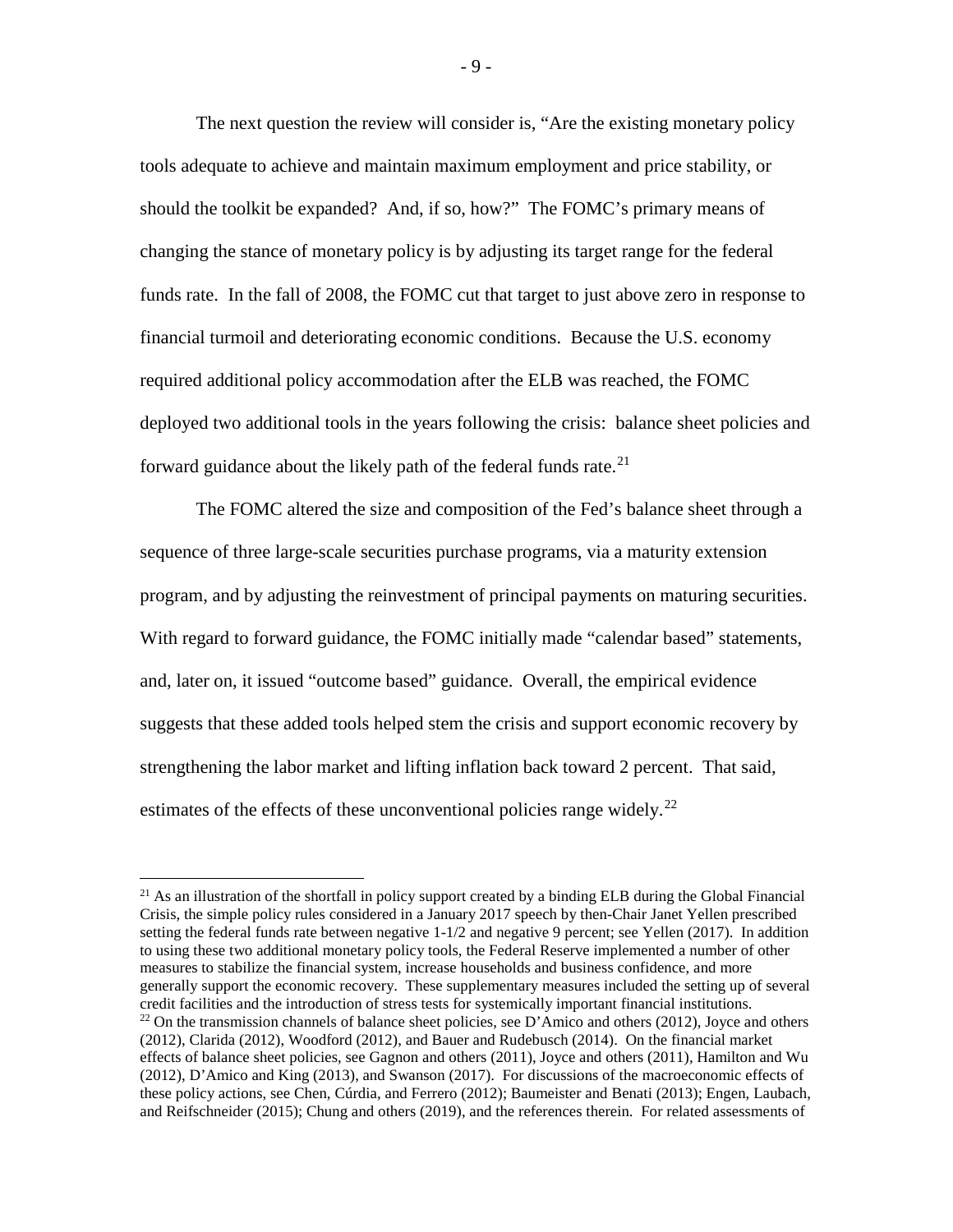In addition to assessing the efficacy of these existing tools, we will examine additional tools to ease policy when the ELB is binding. During the crisis and its aftermath, the Federal Reserve considered but ultimately found some of the tools deployed by foreign central banks wanting relative to the alternatives it did pursue. But the review will reassess our earlier findings in light of more recent experience in other countries.

The third question the review will consider is, "How can the FOMC's communication of its policy framework and implementation be improved?" Our communication practices have evolved considerably since 1994, when the Federal Reserve released the first statement after an FOMC meeting. Over the past decade or so, the FOMC has enhanced its communication practices to promote public understanding of its policy goals, strategy, and actions, as well as to foster democratic accountability. These enhancements include the Statement on Longer-Run Goals and Monetary Policy Strategy; postmeeting press conferences; various statements about principles and strategy guiding the Committee's normalization of monetary policy; and quarterly summaries of individual FOMC participants' economic projections, assessments about the appropriate path of the federal funds rate, and judgments of the uncertainty and balance of risks around their projections. [23](#page-10-0)

forward guidance, see Campbell and others (2012); Engen, Laubach, and Reifschneider (2015); Campbell and others (2017); and Swanson (2017).

<span id="page-10-0"></span> $^{23}$  Starting in 1979, the Federal Reserve published a summary of individual economic projections from various Board members, FOMC members, or FOMC participants in the semiannual *Monetary Policy Report.* With the introduction of the Summary of Economic Projections (SEP) in 2007, the FOMC increased the frequency of the releases of policymaker projections, expanded the set of economic variables included, and extended the forecast horizon. Because the SEP includes individual contributions of projections and assessments from all FOMC participants, it captures a broader range of views than those of FOMC members. For a discussion and data, see Bernanke (2007) and Romer (2010).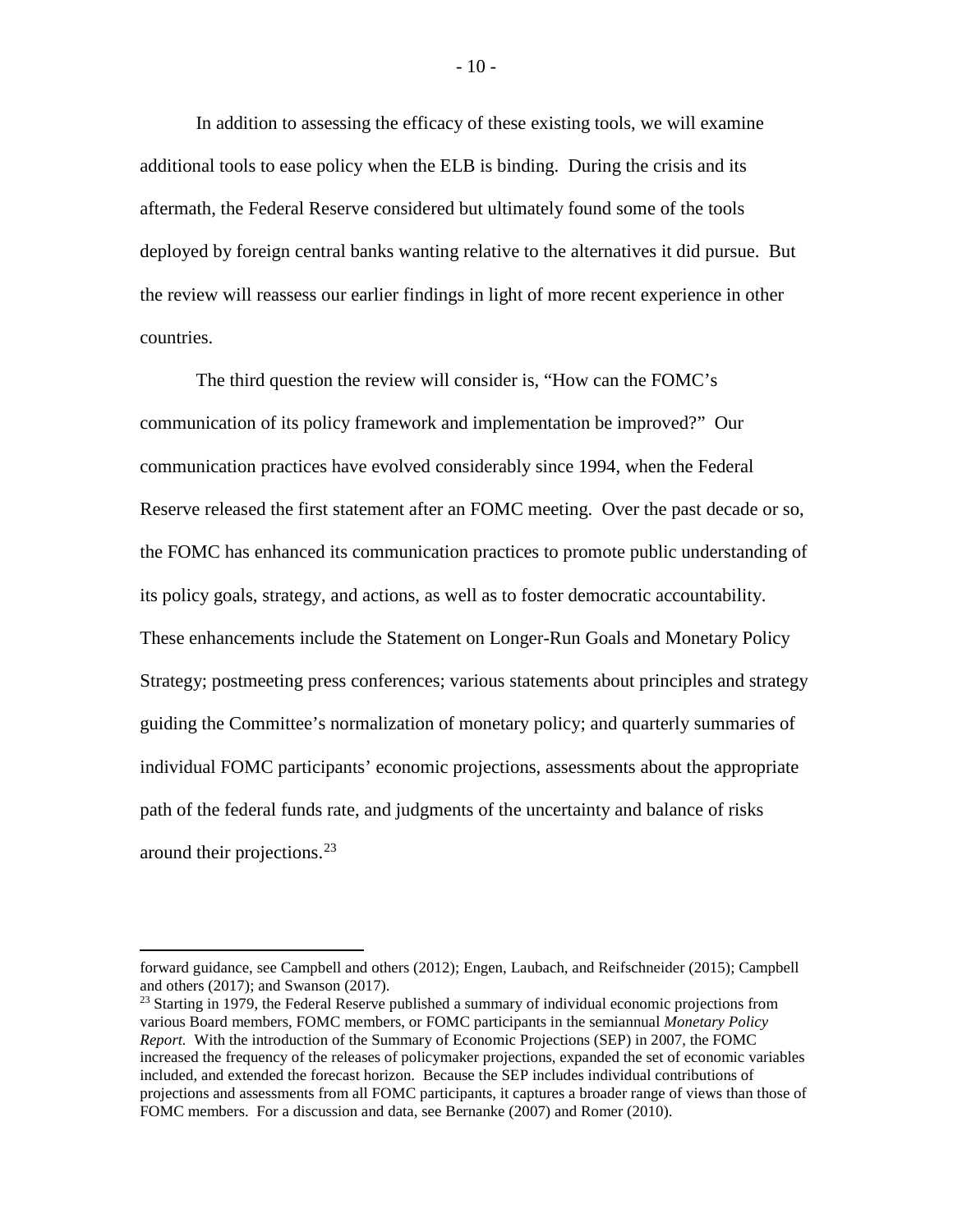As part of the review, we will assess the Committee's current and past communications and additional forms of communication that could be helpful. For example, there might be ways to improve communication about the coordination of policy tools or the interplay between monetary policy and financial stability.

## **Activities and Timeline for the Review**

The review will have several components.<sup>[24](#page-11-0)</sup> The Board and the Reserve Banks are currently conducting town hall-style *Fed Listens* events, in which we are hearing from a broad range of interested individuals and groups, including business and labor leaders, community development advocates, and academics. The conference here at the Minneapolis Fed is one of these events, as was the "Community Listening Session" hosted by the Dallas Fed in February. Several more *Fed Listens* events will follow in May.

In addition, we are holding a System research conference on June 4-5, 2019, at the Federal Reserve Bank of Chicago, with speakers and panelists from outside the Fed. The program includes overviews by academic experts of themes that are central to the review: the FOMC's monetary policy since the financial crisis, assessments of the maximum sustainable level of employment, alternative policy frameworks and strategies to achieve the dual mandate, policy tools, global considerations, financial stability considerations, and central bank communications. Two sessions will feature panels of community leaders who will share their perspectives on the labor market and the effects of interest rates on their constituencies.

<span id="page-11-0"></span><sup>&</sup>lt;sup>24</sup> Information about the review and the events associated with it are available on the Board's website at [https://www.federalreserve.gov/monetarypolicy/review-of-monetary-policy-strategy-tools-and](https://www.federalreserve.gov/monetarypolicy/review-of-monetary-policy-strategy-tools-and-communications.htm)[communications.htm.](https://www.federalreserve.gov/monetarypolicy/review-of-monetary-policy-strategy-tools-and-communications.htm)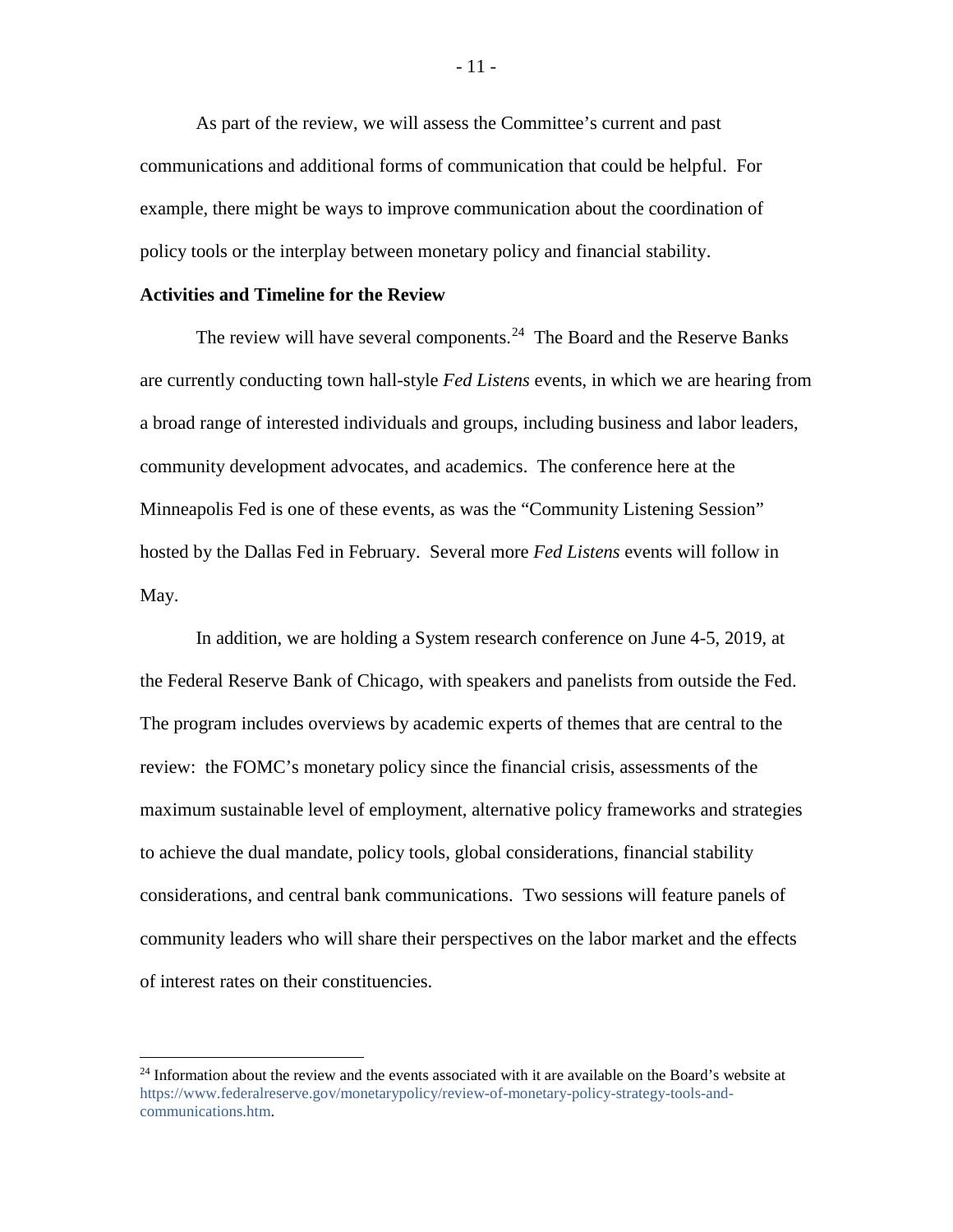We expect to release summaries of the *Fed Listens* events and to livestream the Chicago conference. Building on the perspectives we hear and on staff analysis, the FOMC will conduct its own assessment of its monetary policy framework, beginning around the middle of the year. We will share our conclusions with the public in the first half 2020.

## **Concluding Thoughts**

The economy is constantly evolving, bringing with it new policy challenges. So it makes sense for us to remain open minded as we assess current practices and consider ideas that could potentially enhance our ability to deliver on the goals the Congress has assigned us. For this reason, my colleagues and I do not want to preempt or to predict our ultimate finding. What I can say is that any refinements or more material changes to our framework that we might make will be aimed solely at enhancing our ability to achieve and sustain our dual-mandate objectives in the world we live in today.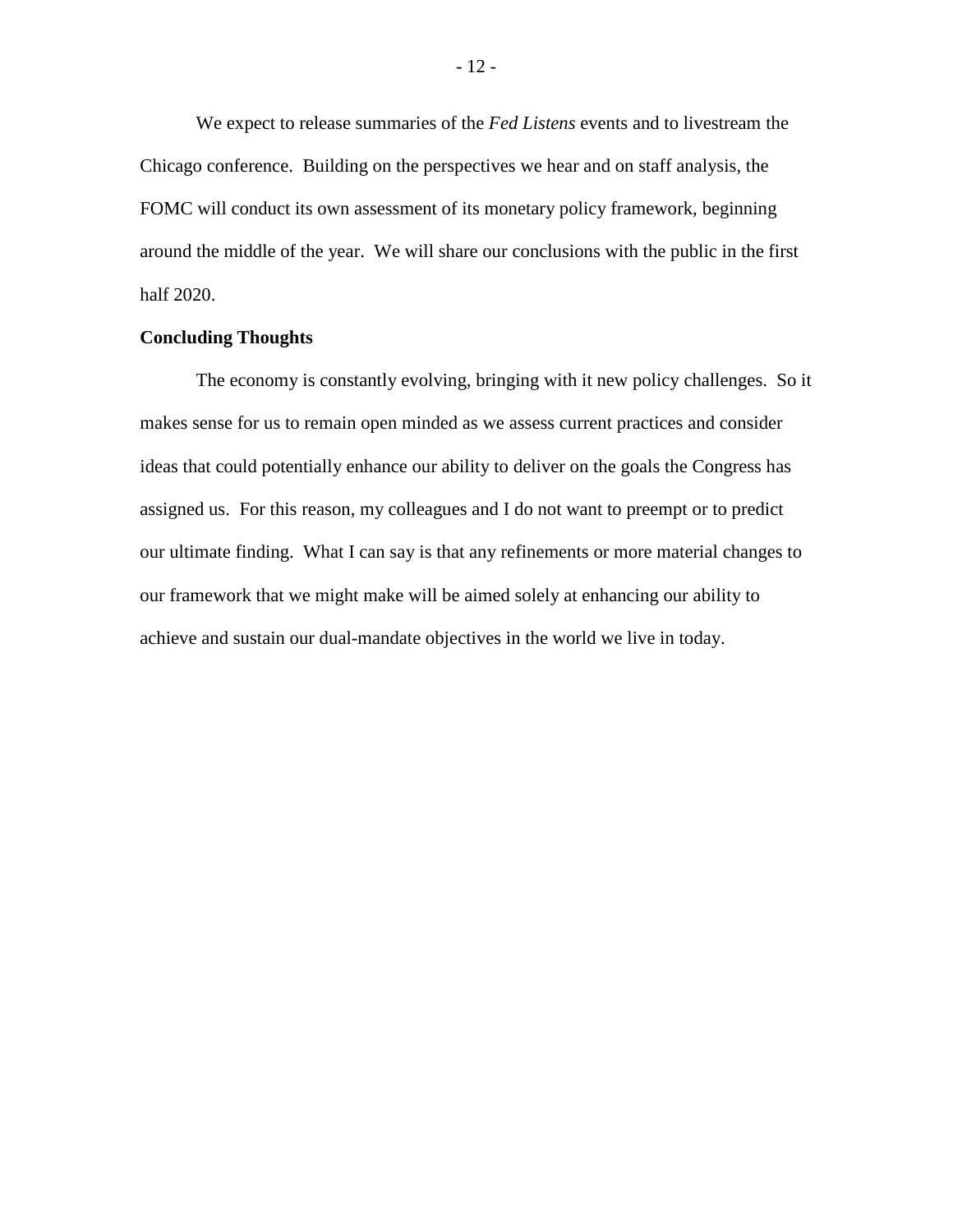## **References**

- Aaronson, Stephanie R., Mary C. Daly, William Wascher, and David W. Wilcox (2019). "Okun Revisited: Who Benefits Most from a Strong Economy?" paper presented at the Brookings Papers on Economic Activity Conference, held at the Brookings Institution, Washington, March 7-8, [https://www.brookings.edu/wp](https://www.brookings.edu/wp-content/uploads/2019/03/Okun-Revisited-Who-Benefits-Most-From-a-Strong-Economy.pdf)[content/uploads/2019/03/Okun-Revisited-Who-Benefits-Most-From-a-Strong-](https://www.brookings.edu/wp-content/uploads/2019/03/Okun-Revisited-Who-Benefits-Most-From-a-Strong-Economy.pdf)[Economy.pdf.](https://www.brookings.edu/wp-content/uploads/2019/03/Okun-Revisited-Who-Benefits-Most-From-a-Strong-Economy.pdf)
- Adam, Klaus, and Roberto M. Billi (2007). "Discretionary Monetary Policy and the Zero Lower Bound on Nominal Interest Rates," *Journal of Monetary Economics,* vol. 54 (April), pp. 728-52.
- Bank for International Settlements (2017). *87th Annual Report.* Basel, Switzerland: BIS, June, [https://www.bis.org/publ/arpdf/ar2017e.pdf.](https://www.bis.org/publ/arpdf/ar2017e.pdf)
- Bauer, Michael D., and Glenn D. Rudebusch (2014). "The Signaling Channel for Federal Reserve Bond Purchases," *International Journal of Central Banking,* vol. 10 (September), pp. 233-89, [https://www.ijcb.org/journal/ijcb14q3a7.pdf.](https://www.ijcb.org/journal/ijcb14q3a7.pdf)
- Baumeister, Christiane, and Luca Benati (2013). "Unconventional Monetary Policy and the Great Recession: Estimating the Macroeconomic Effects of a Spread Compression at the Zero Lower Bound," *International Journal of Central Banking,* vol. 9 (June), pp. 165-212, [https://www.ijcb.org/journal/ijcb13q2a9.pdf.](https://www.ijcb.org/journal/ijcb13q2a9.pdf)
- Berg, Claes, and Lars Jonung (1999). "Pioneering Price Level Targeting: The Swedish Experience 1931-1937," *Journal of Monetary Economics,* vol. 43 (June), pp. 525-51.
- Bernanke, Ben S. (2007). "Federal Reserve Communications," speech delivered at the Cato Institute 25th Annual Monetary Conference, Washington, November 14, [https://www.federalreserve.gov/newsevents/speech/bernanke20071114a.htm.](https://www.federalreserve.gov/newsevents/speech/bernanke20071114a.htm)
- -------- (2017). "Temporary Price-Level Targeting: An Alternative Framework for Monetary Policy," *Ben Bernanke's Blog,* October 12, [https://www.brookings.edu/blog/ben-bernanke/2017/10/12/temporary-price-level](https://www.brookings.edu/blog/ben-bernanke/2017/10/12/temporary-price-level-targeting-an-alternative-framework-for-monetary-policy/)[targeting-an-alternative-framework-for-monetary-policy.](https://www.brookings.edu/blog/ben-bernanke/2017/10/12/temporary-price-level-targeting-an-alternative-framework-for-monetary-policy/)
- Blanchard, Olivier, Eugenio Cerutti, and Lawrence Summers (2015). "Inflation and Activity--Two Explorations and their Monetary Policy Implications," IMF Working Paper WP/5/230. Washington: International Monetary Fund, November, [https://www.imf.org/external/pubs/ft/wp/2015/wp15230.pdf.](https://www.imf.org/external/pubs/ft/wp/2015/wp15230.pdf)
- Board of Governors of the Federal Reserve System (2018a). *Monetary Policy Report.* Washington: Board of Governors, February, [https://www.federalreserve.gov/monetarypolicy/2018-02-mpr-summary.htm.](https://www.federalreserve.gov/monetarypolicy/2018-02-mpr-summary.htm)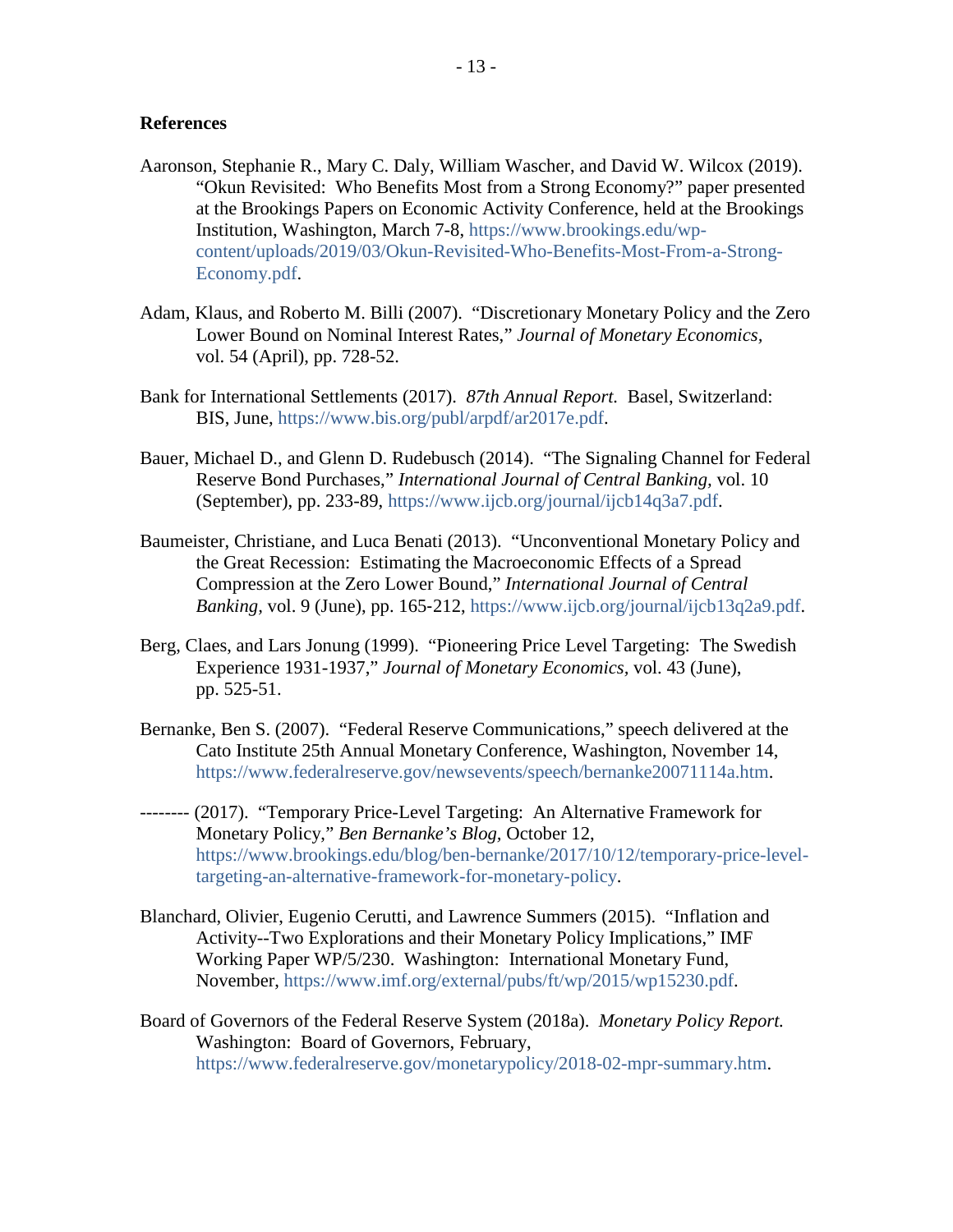- -------- (2018b). *Monetary Policy Report.* Washington: Board of Governors, July, [https://www.federalreserve.gov/monetarypolicy/2018-07-mpr-summary.htm.](https://www.federalreserve.gov/monetarypolicy/2018-07-mpr-summary.htm)
- -------- (2019). *Monetary Policy Report.* Washington: Board of Governors, February, [https://www.federalreserve.gov/monetarypolicy/2019-02-mpr-summary.htm.](https://www.federalreserve.gov/monetarypolicy/2019-02-mpr-summary.htm)
- Boivin, Jean, and Marc P. Giannoni (2006). "Has Monetary Policy Become More Effective?" *Review of Economics and Statistics,* vol. 88 (August), pp. 445-62.
- Boivin, Jean, Michael T. Kiley, and Frederic S. Mishkin (2010). "How Has the Monetary Transmission Mechanism Evolved over Time?" in Benjamin M. Friedman and Michael Woodford, eds., *Handbook of Monetary Economics*, vol. 3. Amsterdam: Elsevier, pp. 369-422.
- Brand, Claus, Marcin Bielecki, and Adrian Penalver (2018). "The Natural Rate of Interest: Estimates, Drivers, and Challenges to Monetary Policy," Occasional Paper Series 217. Frankfurt: European Central Bank, December, [https://www.ecb.europa.eu/pub/pdf/scpops/ecb.op217.en.pdf?57d8cac4d66960cce](https://www.ecb.europa.eu/pub/pdf/scpops/ecb.op217.en.pdf?57d8cac4d66960ccedeb5c2a59dd46cd) [deb5c2a59dd46cd.](https://www.ecb.europa.eu/pub/pdf/scpops/ecb.op217.en.pdf?57d8cac4d66960ccedeb5c2a59dd46cd)
- Bullard, James (2018). "The Case of the Disappearing Phillips Curve," speech delivered at the 2018 ECB Forum on Central Banking, Sintra, Portugal, June 19, [https://www.stlouisfed.org/%7e/media/files/pdfs/bullard/remarks/2018/bullard\\_ec](https://www.stlouisfed.org/%7E/media/files/pdfs/bullard/remarks/2018/bullard_ecb_sintra_june_19_2018.pdf?la=en) [b\\_sintra\\_june\\_19\\_2018.pdf?la=en.](https://www.stlouisfed.org/%7E/media/files/pdfs/bullard/remarks/2018/bullard_ecb_sintra_june_19_2018.pdf?la=en)
- Cajner, Tomaz, Tyler Radler, David Ratner, and Ivan Vidangos (2017). "Racial Gaps in Labor Market Outcomes in the Last Four Decades and over the Business Cycle," Finance and Economics Discussion Series 2017-071. Washington: Board of Governors of the Federal Reserve System, June, [https://www.federalreserve.gov/econres/feds/files/2017071pap.pdf.](https://www.federalreserve.gov/econres/feds/files/2017071pap.pdf)
- Campbell, Jeffrey R., Charles L. Evans, Jonas D.M. Fisher, and Alejandro Justiniano (2012). "Macroeconomic Effects of Federal Reserve Forward Guidance," *Brookings Papers on Economic Activity,* Spring, pp. 1-80, [https://www.brookings.edu/wp-content/uploads/2012/03/2012a\\_Evans.pdf.](https://www.brookings.edu/wp-content/uploads/2012/03/2012a_Evans.pdf)
- Campbell, Jeffrey R., Jonas D.M. Fisher, Alejandro Justiniano, and Leonardo Melosi (2017). "Forward Guidance and Macroeconomic Outcomes since the Financial Crisis," in Martin Eichenbaum and Jonathan A. Parker, eds., *NBER Macroeconomics Annual 2016,* vol. 31. Chicago: University of Chicago Press, pp. 283-357.
- Cecchetti, Stephen G., Michael E. Feroli, Peter Hooper, Anil K. Kashyap, and Kermit L. Schoenholtz (2017). *Deflating Inflation Expectations: The Implications of Inflation's Simple Dynamics,* report prepared for the 2017 U.S. Monetary Policy Forum, sponsored by the Initiative on Global Markets at the University of Chicago Booth School of Business, held in New York, March 3,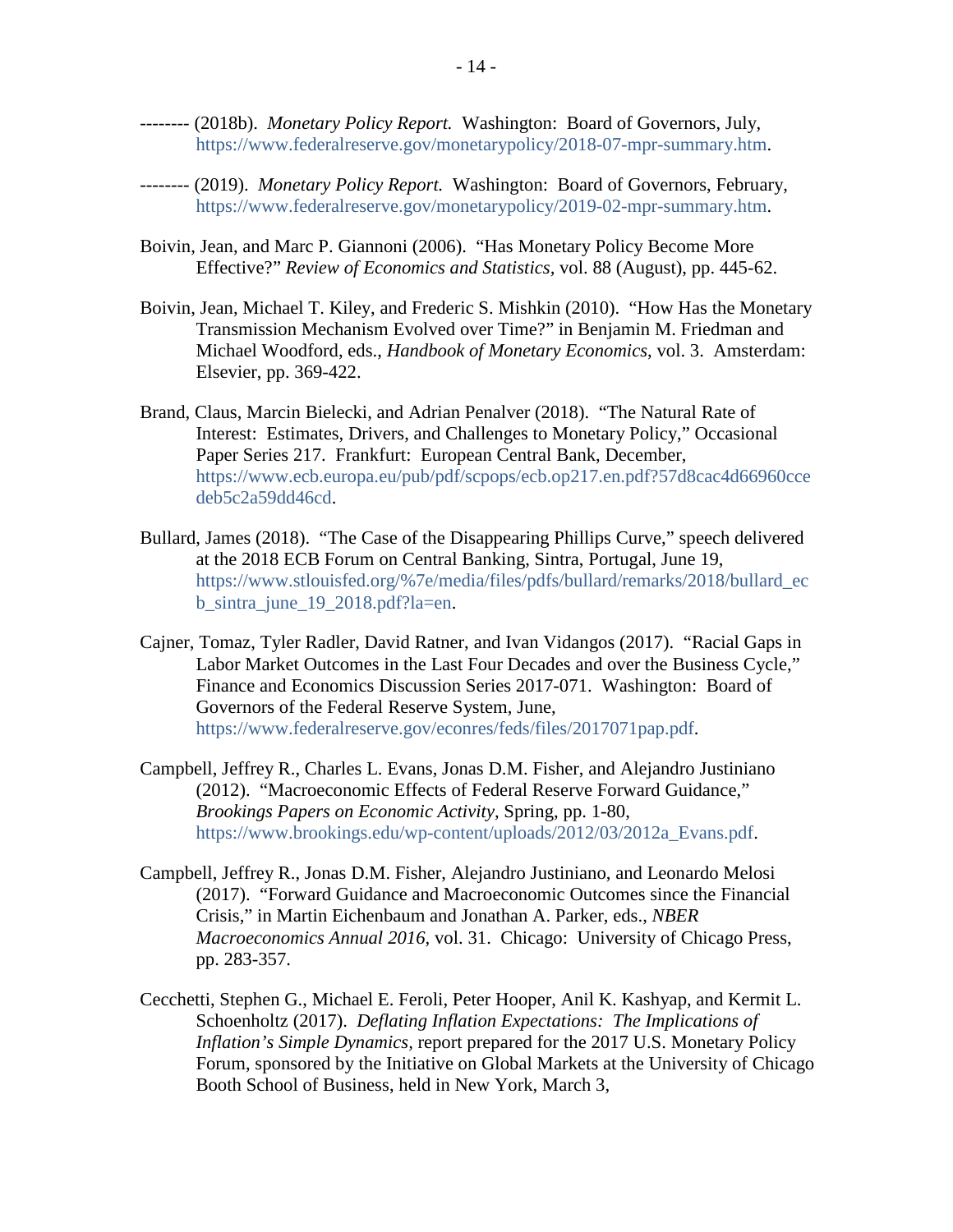[https://research.chicagobooth.edu/%7E/media/806fc2ded9644b5da99518d2b07cc6](https://research.chicagobooth.edu/%7E/media/806fc2ded9644b5da99518d2b07cc637.pdf) [37.pdf.](https://research.chicagobooth.edu/%7E/media/806fc2ded9644b5da99518d2b07cc637.pdf)

- Chen, Han, Vasco Cúrdia, and Andrea Ferrero (2012). "The Macroeconomic Effects of Large-Scale Asset Purchase Programmes," *Economic Journal,* vol. 122 (November), pp. F289-315.
- Chung, Hess, Etienne Gagnon, Taisuke Nakata, Matthias Paustian, Bernd Schlusche, James Trevino, Diego Vilán, and Wei Zheng (2019). "Monetary Policy Options at the Effective Lower Bound: Assessing the Federal Reserve's Current Policy Toolkit," Finance and Economics Discussion Series 2019-003. Washington: Board of Governors of the Federal Reserve System, January, [https://dx.doi.org/10.17016/FEDS.2019.003.](https://dx.doi.org/10.17016/FEDS.2019.003)
- Clarida, Richard H. (2012). "What Has--and Has Not--Been Learned about Monetary Policy in a Low-Inflation Environment? A Review of the 2000s," *Journal of Money, Credit and Banking,* vol. 44, s1 (February), pp. 123-40.
- Clarida, Richard, Jordi Galí, and Mark Gertler (2000). "Monetary Policy Rules and Macroeconomic Stability: Evidence and Some Theory," *Quarterly Journal of Economics,* vol. 115 (February), pp. 147-80.
- Clinton, Kevin, Charles Freedman, Michel Juillard, Ondra Kamenik, Douglas Laxton, and Hou Wang (2015). "Inflation-Forecast Targeting: Applying the Principle of Transparency," IMF Working Paper WP/15/132. Washington: International Monetary Fund, June, [https://www.imf.org/external/pubs/ft/wp/2015/wp15132.pdf.](https://www.imf.org/external/pubs/ft/wp/2015/wp15132.pdf)
- D'Amico, Stefania, William English, David López-Salido, and Edward Nelson (2012). "The Federal Reserve's Large-Scale Asset Purchase Programmes: Rationale and Effects," *Economic Journal,* vol. 122 (November), pp. F415-46.
- D'Amico, Stefania, and Thomas B. King (2013). "Flow and Stock Effects of Large-Scale Treasury Purchases: Evidence on the Importance of Local Supply," *Journal of Financial Economics,* vol. 108 (May), pp. 425-48.
- Economic Policy Institute (2019). State of Working America Data Library. Washington: EPI, March, [https://www.epi.org/data.](https://www.epi.org/data/)
- Eggertsson, Gauti B., and Michael Woodford (2003). "The Zero Bound on Interest Rates and Optimal Monetary Policy," *Brookings Papers on Economic Activity,* no. 1, pp. 139-235, [https://www.brookings.edu/wp](https://www.brookings.edu/wp-content/uploads/2003/01/2003a_bpea_eggertsson.pdf)[content/uploads/2003/01/2003a\\_bpea\\_eggertsson.pdf.](https://www.brookings.edu/wp-content/uploads/2003/01/2003a_bpea_eggertsson.pdf)
- Engen, Eric M., Thomas Laubach, and David Reifschneider (2015). "The Macroeconomic Effects of the Federal Reserve's Unconventional Monetary Policies," Finance and Economics Discussion Series 2015-005. Washington: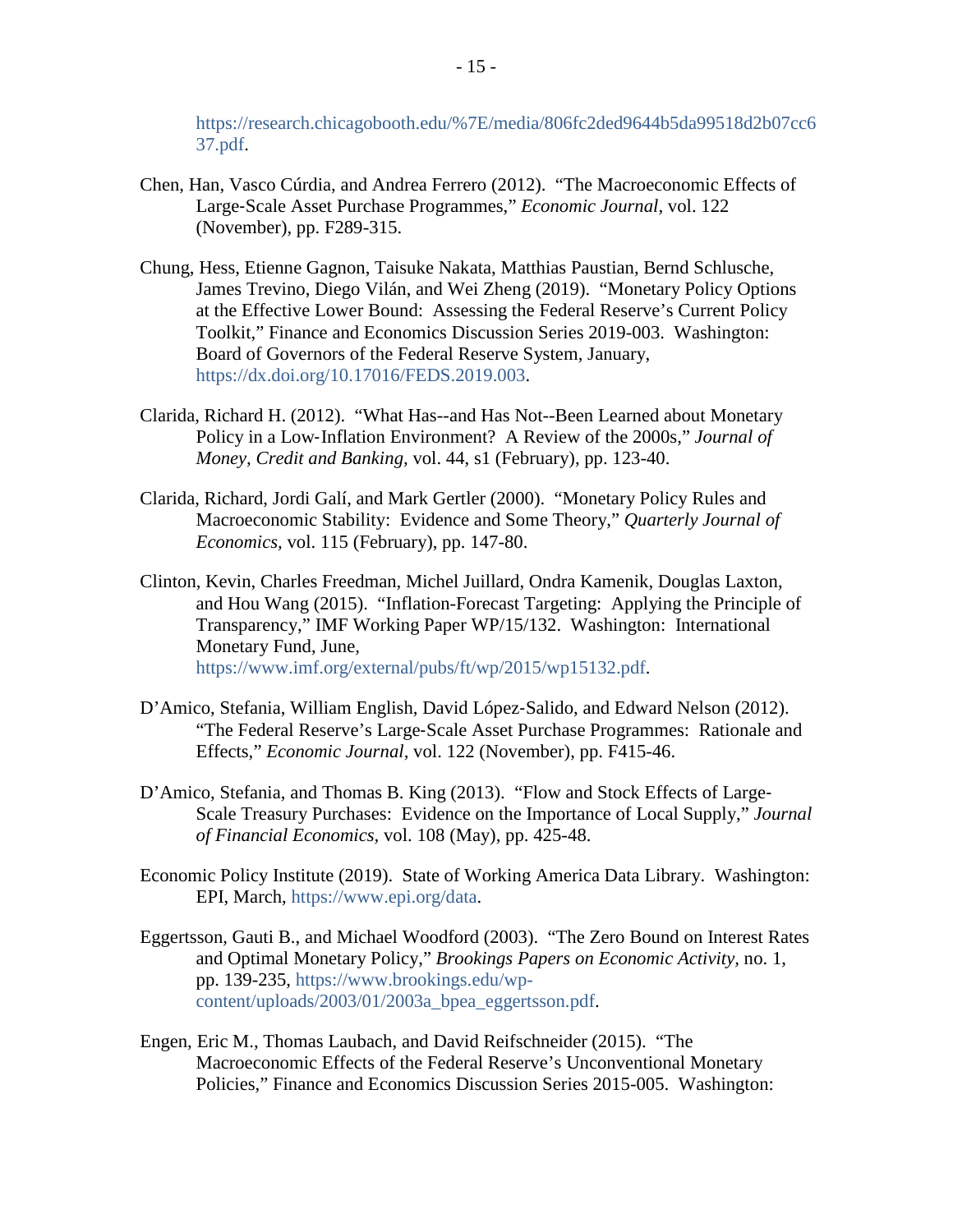Board of Governors of the Federal Reserve System, January, [https://dx.doi.org/10.17016/FEDS.2015.005.](https://dx.doi.org/10.17016/FEDS.2015.005)

- English, William B., David López-Salido, and Robert Tetlow (2015). "The Federal Reserve's Framework for Monetary Policy: Recent Changes and New Questions," *IMF Economic Review,* vol. 63 (May), pp. 22-70.
- Erceg, Christopher, James Hebden, Michael Kiley, David López-Salido, and Robert Tetlow (2018). "Some Implications of Uncertainty and Misperception for Monetary Policy," Finance and Economics Discussion Series 2018-059. Washington: Board of Governors of the Federal Reserve System, August, [https://dx.doi.org/10.17016/FEDS.2018.059.](https://dx.doi.org/10.17016/FEDS.2018.059)
- Faust, Jon, and Jonathan H. Wright (2013). "Forecasting Inflation," in Graham Elliott, Clive Grander, and Allan Timmermann, eds., *Handbook of Economic Forecasting,* vol. 2A. Amsterdam: Elsevier, pp. 2-56.
- Fuhrer, Jeffrey, Giovanni Olivei, Eric Rosengren, and Geoffrey Tootell (2018). "Should the Fed Regularly Evaluate Its Monetary Policy Framework?" paper presented at the Brookings Papers on Economic Activity Conference*,* Fall, held at the Brookings Institution, Washington, September 13-14, [https://www.brookings.edu/wp](https://www.brookings.edu/wp-content/uploads/2018/09/BPEA_Fall2018_Should-the-Fed-Regularly-Evlauate-its-Monetary-Policy-Framework.pdf)[content/uploads/2018/09/BPEA\\_Fall2018\\_Should-the-Fed-Regularly-Evlauate](https://www.brookings.edu/wp-content/uploads/2018/09/BPEA_Fall2018_Should-the-Fed-Regularly-Evlauate-its-Monetary-Policy-Framework.pdf)[its-Monetary-Policy-Framework.pdf.](https://www.brookings.edu/wp-content/uploads/2018/09/BPEA_Fall2018_Should-the-Fed-Regularly-Evlauate-its-Monetary-Policy-Framework.pdf)
- Gagnon, Joseph, Matthew Raskin, Julie Remache, and Brian P. Sack (2011). "Large-Scale Asset Purchases by the Federal Reserve: Did They Work?" *FRBNY Economic Policy Review,* vol. 17 (May), pp. 41-59, [https://www.newyorkfed.org/medialibrary/media/research/epr/11v17n1/1105gagn](https://www.newyorkfed.org/medialibrary/media/research/epr/11v17n1/1105gagn.pdf) [.pdf.](https://www.newyorkfed.org/medialibrary/media/research/epr/11v17n1/1105gagn.pdf)
- Hamilton, James D., and Jing Cynthia Wu (2012). "The Effectiveness of Alternative Monetary Policy Tools in a Zero Lower Bound Environment," *Journal of Money, Credit and Banking,* vol. 44, s1 (February), pp. 3-46.
- Hebden, James, and David López-Salido (2018). "From Taylor's Rule to Bernanke's Temporary Price Level Targeting," Finance and Economics Discussion Series 2018-051. Washington: Board of Governors of the Federal Reserve System, July, [https://dx.doi.org/10.17016/FEDS.2018.051.](https://dx.doi.org/10.17016/FEDS.2018.051)
- Hills, Timothy S., Taisuke Nakata, and Sebastian Schmidt (2016). "The Risky Steady State and the Interest Rate Lower Bound," Finance and Economics Discussion Series 2016-009. Washington: Board of Governors of the Federal Reserve System, January, [https://dx.doi.org/10.17016/FEDS.2016.009.](https://dx.doi.org/10.17016/FEDS.2016.009)
- Holston, Kathryn, Thomas Laubach, and John C. Williams (2017). "Measuring the Natural Rate of Interest: International Trends and Determinants," *Journal of International Economics,* vol. 108, Supplement 1 (May), pp. S59-75.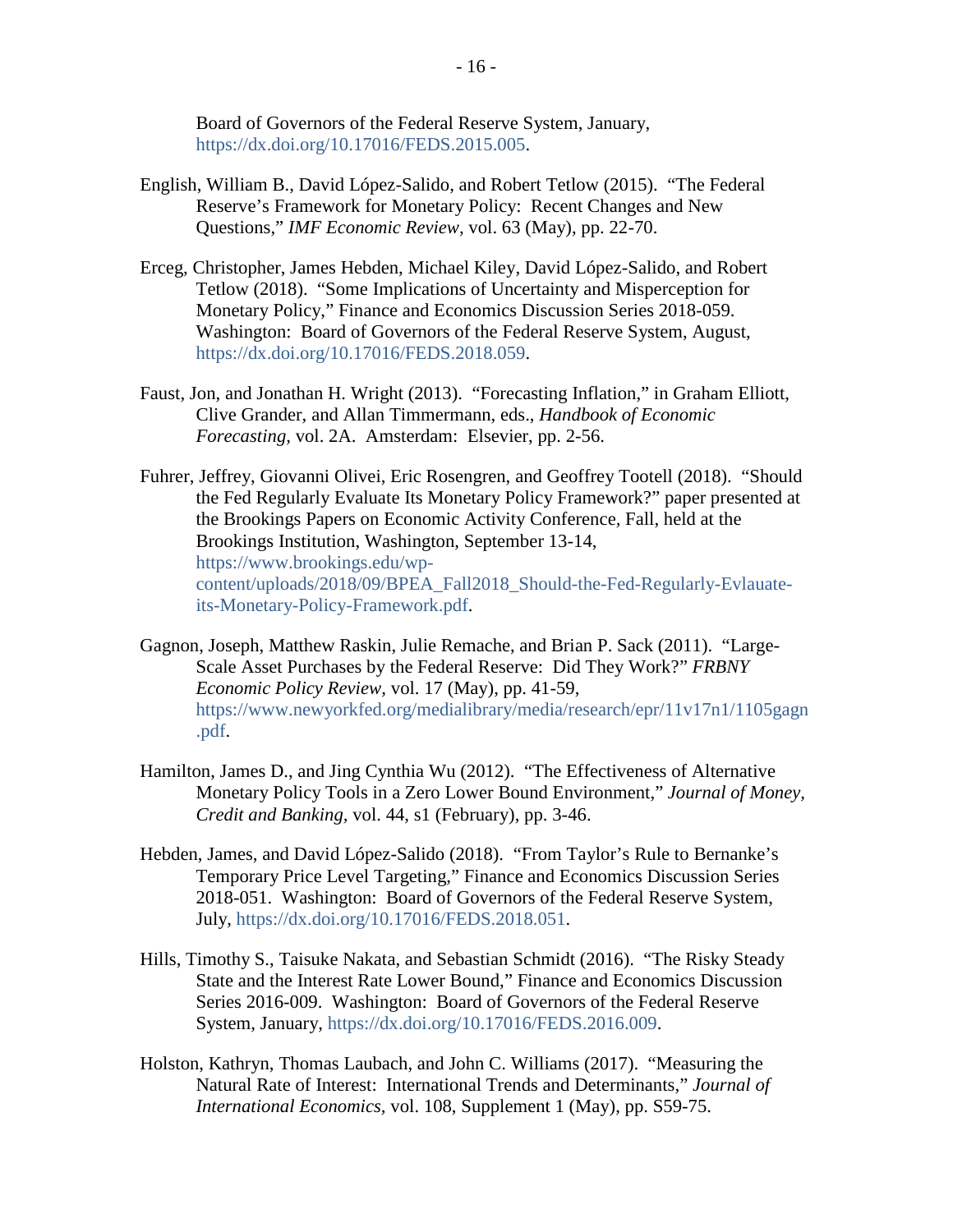- Joyce, Michael, Ana Lasaosa, Ibrahim Stevens, and Matthew Tong (2011). "The Financial Market Impact of Quantitative Easing in the United Kingdom," *International Journal of Central Banking,* vol. 7 (September), pp. 113-61, [https://www.ijcb.org/journal/ijcb11q3a5.pdf.](https://www.ijcb.org/journal/ijcb11q3a5.pdf)
- Joyce, Michael, David Miles, Andrew Scott, and Dimitri Vayanos (2012). "Quantitative Easing and Unconventional Monetary Policy--An Introduction," *Economic Journal,* vol. 122 (November), pp. F271-88.
- Kiley, Michael T., and John M. Roberts (2017). "Monetary Policy in a Low Interest Rate World," *Brookings Papers on Economic Activity,* Spring, pp. 317-96, [https://www.brookings.edu/wp-content/uploads/2017/08/kileytextsp17bpea.pdf.](https://www.brookings.edu/wp-content/uploads/2017/08/kileytextsp17bpea.pdf)
- King, Mervyn, and David Low (2014). "Measuring the 'World' Real Interest Rate," NBER Working Paper Series 19887. Cambridge, Mass.: National Bureau of Economic Research, February, [https://www.nber.org/papers/w19887.pdf.](https://www.nber.org/papers/w19887.pdf)
- Nakov, Anton (2008). "Optimal and Simple Monetary Policy Rules with Zero Floor on the Nominal Interest Rate," *International Journal of Central Banking,* vol. 4 (June), pp. 73-127, [https://www.ijcb.org/journal/ijcb08q2a3.pdf.](https://www.ijcb.org/journal/ijcb08q2a3.pdf)
- Nessén, Marianne, and David Vestin (2005). "Average Inflation Targeting," *Journal of Money, Credit and Banking*, vol. 37 (October), pp. 837-63.
- Rachel, Lukasz, and Thomas D. Smith (2017). "Are Low Real Interest Rates Here to Stay?" *International Journal of Central Banking,* vol. 13 (September), pp. 1-42, [https://www.ijcb.org/journal/ijcb17q3a1.pdf.](https://www.ijcb.org/journal/ijcb17q3a1.pdf)
- Reifschneider, David L., and John C. Williams (2000). "Three Lessons for Monetary Policy in a Low-Inflation Era," *Journal of Money, Credit and Banking,* vol. 32 (November), pp. 936-66.
- Roberts, John M. (2006). "Monetary Policy and Inflation Dynamics," *International Journal of Central Banking*, vol. 2 (September), pp. 193-230.
- Romer, David (2010). "A New Data Set on Monetary Policy: The Economic Forecasts of Individual Members of the FOMC," *Journal of Money, Credit and Banking,* vol. 42 (August), pp. 951-57.
- Ruge-Murcia, Francisco (2014). "Do Inflation-Targeting Central Banks Implicitly Target the Price Level?" *International Journal of Central Banking,* vol. 10 (June), pp. 301-26, [https://www.ijcb.org/journal/ijcb14q2a12.pdf.](https://www.ijcb.org/journal/ijcb14q2a12.pdf)
- Simon, John, Troy Matheson, and Damiano Sandri (2013). "The Dog That Didn't Bark: Has Inflation Been Muzzled or Was it Just Sleeping?" in *World Economic Outlook: Hopes, Realities, Risks.* Washington: International Monetary Fund, April, pp. 79-95, [https://www.imf.org/external/pubs/ft/weo/2013/01/pdf/c3.pdf.](https://www.imf.org/external/pubs/ft/weo/2013/01/pdf/c3.pdf)